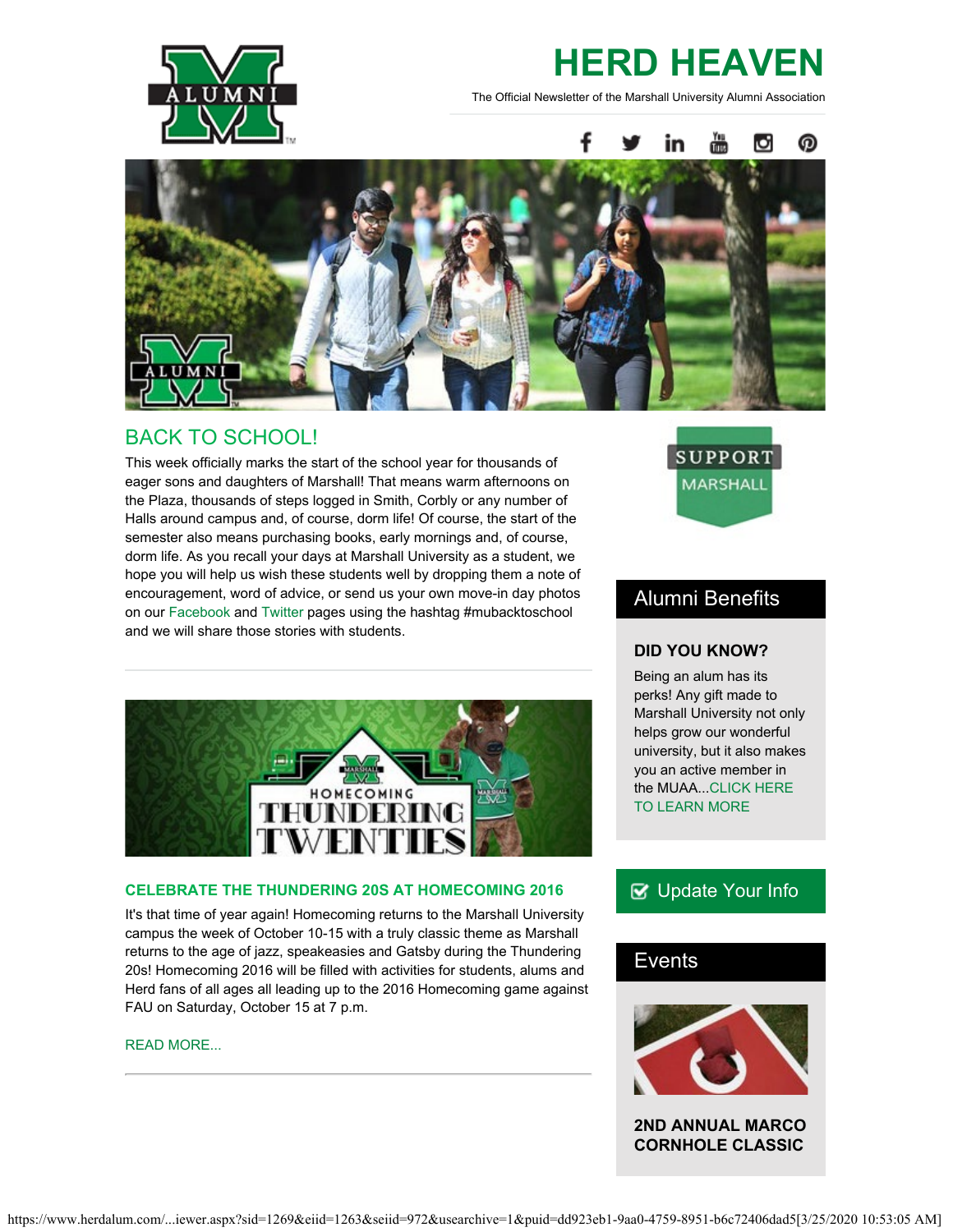

#### **MARSHALL ARTISTS SERIES ANNOUNCES 2016 SCHEDULE**

The Marshall Artists Series is celebrating its 80th season during the 2016- 17 season with an impressive lineup beginning in September and running through April. See acts such as Lewis Black, Tony Bennett, Gavin Degraw and Andy Grammer, plus the Cinderella Ballet, Rent, Pippin, film festivals and much more!

#### [READ MORE...](http://www.marshall.edu/muartistseries)

### Campus News



#### **BISON STATUE TO GREET RETURNING STUDENTS**

**Students** returning to Marshall University's Huntington campus for the fall semester will be greeted by a new statue... [Read more...](http://www.marshall.edu/ucomm/2016/08/12/buffalo-statue-greet-returning-students/)



### **UNIVERSITY HAS 397.7 MILLION ECONOMIC IMPACT**

Marshall **University** contributed approximately \$397.7 million to West Virginia's economy in 2014... [Read more...](https://www.marshall.edu/ucomm/2016/08/04/marshall-university-397-7-million-economic-impact/)



### **WEISBERG COMPLEX AWARDED LEED GOLD**

Marshall **University** announced that its Arthur Weisberg Engineering Complex has been awarded LEED Gold certification... [Read more...](https://www.marshall.edu/ucomm/2016/08/10/weisberg-complex-awarded-leed-gold-level-certification/)

#### **MARSHALL PARTNERS WITH NATIONAL CRIME CENTER**

Marshall Forensic Science is partnering with National White-Collar Crime to enhance law enforcement... [Read more...](https://www.marshall.edu/ucomm/2016/08/02/marshall-partners-national-white-collar-crime-center/)

and the community, join us for an afternoon of cornhole and fun on Harless Field Aug 27. Sign your team up for only \$10 for a chance at awards and prizes..[.SIGN](http://www.herdalum.com/s/1269/index.aspx?sid=1269&gid=1&pgid=881) [UP TODAY](http://www.herdalum.com/s/1269/index.aspx?sid=1269&gid=1&pgid=881)

Open to alums, students





#### **HOMECOMING 2016**

Join us for Homecoming 2016 the week of Oct 10-15 with activities such as the Homecoming Parade, Picnic on the Plaza, Alumni Tailgate and Homecoming Game..[.LEARN MORE](http://www.herdalum.com/s/1269/index.aspx?sid=1269&gid=1&pgid=949)



#### AUG **25**

PAINT THE CAPITOL GREEN

#### SEP **10**

MARSHALL VS. MORGAN STATE (Football)

#### SEP **17**

MARSHALL VS. AKRON (Football)

### Alumni News



#### **EASY TO USE ALUMNI DIRECTORY NOW AVAILABLE**

Locate classmates and find old friends using the brand new Alumni Directory now available... [Read more...](http://www.herdalum.com/s/1269/index.aspx?sid=1269&gid=1&pgid=6&cid=41#/Search/Simple)

#### **NOMINATE A DESERVING**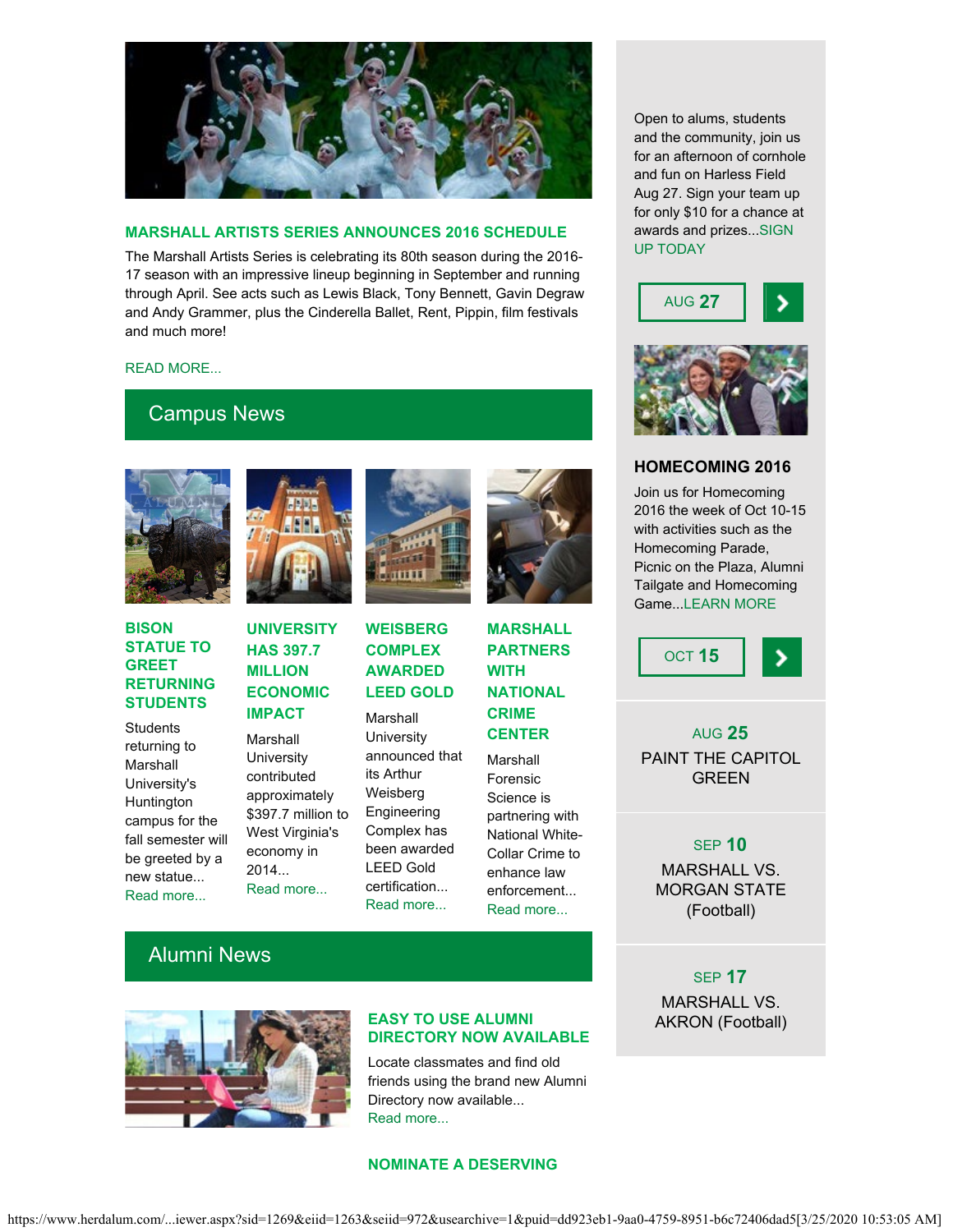



#### **ALUM FOR AN AWARD**

Alumni Weekend 2017 has been set for April 21-22 and we need your help! Nominate someone for an alumni award today... [Read more...](http://www.herdalum.com/s/1269/index.aspx?sid=1269&gid=1&pgid=1006)

#### **JOIN US FOR 2ND ANNUAL MARCO CORNHOLE CLASSIC AUG 27**

Free food, drinks, entertainment and cornhole! Join us for the 2nd annual Marco Cornhole Classic Aug 27 here on campus... [Read more...](http://www.herdalum.com/s/1269/index.aspx?sid=1269&gid=1&pgid=881)

### **Athletics**



#### **HERD FOOTBALL SEASON BEGINS SEP 10**

Get ready Herd fans! The 2016 Thundering Herd football season gets underway Saturday Sep 10 vs. Morgan State. Check out the complete schedule... [Read more...](http://www.herdzone.com/sports/m-footbl/sched/mars-m-footbl-sched.html)



#### **HERD MEN'S BASKETBALL ANNOUNCES SCHEDULE**

The out-of-conference schedule is highlighted by seven home games in the Cam Henderson Center and trips to Ohio State, Cincinnati and Pittsburgh... [Read more...](http://www.herdzone.com/sports/m-baskbl/spec-rel/081216aaa.html)



## Being an alumni has its rewards

### Get an Alumni credit card from Nationwide with:

- · 1% Cash Back
- . 0% Intro APR
- . No Annual Fee





## MU Cares



### **"GIVING BACK WITH HEART" BENEFIT OCT 20**

On October 20, Mission West



**HELP THOSE IMPACTED BY WV FLOODING**

Hundreds of students who live in